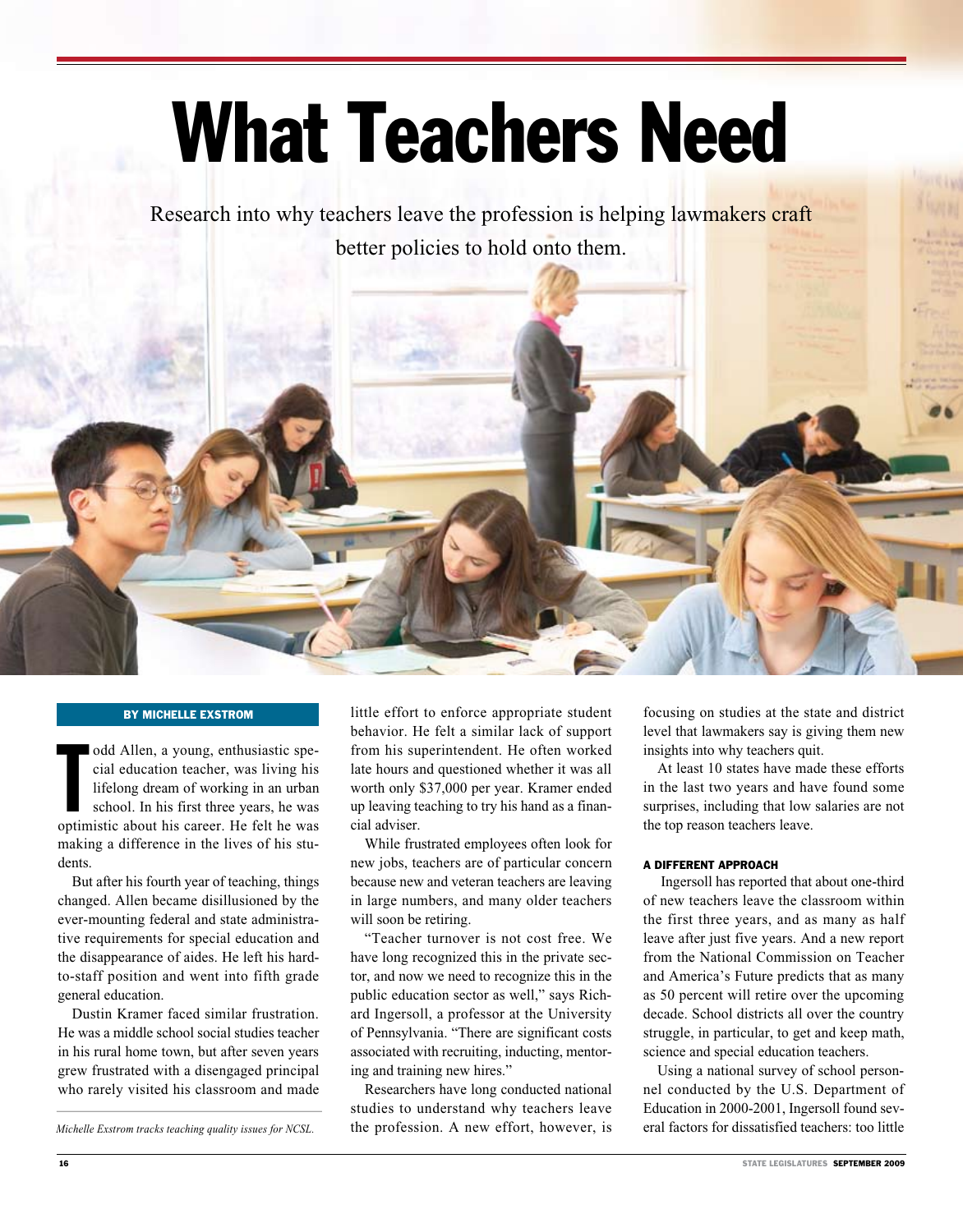preparation time, heavy teaching load, poor salary and benefits, and a lack of say in factors that affect teaching and student achievement. Other researches found similar results.

"Most of these results are pretty common sense," says Ingersoll. "Nothing is really too surprising. This confirms what we all might guess."

State lawmakers, however, wanted more specific information about why teachers were leaving jobs in their states.

In 2002, North Carolina policymakers became the first to design a survey to ask educators about their working conditions, under the direction of Governor Mike Easley and the North Carolina Professional Teaching Standards Commission. The survey was sent out to every licensed public school educator in the state. In spring 2008, North Carolina repeated the survey for the fourth time, with 87 percent of the state's educators completing it and making school-specific data available for every one of the state's traditional public schools.

"We knew we had a teacher shortage and didn't fully understand why we couldn't get enough teachers or keep the ones we had," says Representative Maggie Jeffus, a retired educator and strong supporter of the survey.

Jeffus thinks the survey gave lawmakers a better handle on how to hold onto teachers.

North Carolina Representative Rick Glazier admits he was skeptical. He had concerns about the integrity of the data and thought the survey might be more about PR than substance. But now he's a believer. "Information is what legislators operate on, and this is great currency for us."

#### OTHER STATES JOIN IN

Other states have created their own studies as well. In partnership with the National Education Association and Eric Hirsch of the New Teacher Center, six states and one district—Alabama, Illinois, Kansas, Maine, Massachusetts, West Virginia and the Fairfax County Public Schools in Virginia—

**REPRESENTATIVE** Maggie Jeffus North Carolina

# CENTER SEEKS BEST POLICIES FOR TEACHERS

While concern about the loss of good teachers is emerging as a top concern for lawmak-ers, a group in California has been grappling with the issue since the late 1980s.

 The New Teacher Center in Santa Cruz, Calif., has primarily focused its work on developing policies and programs for strong mentoring and induction programs to support beginning teachers. Research shows that a high-quality program improves the quality of teaching and retention rates among teachers in their first few years.

 To complement this work, the center also is now focusing on teaching and learning conditions. They believe healthy teaching and learning conditions are building blocks for an environment where teachers and students can reach their full potential.

 They are working with one of the top experts in the country on this issue, Eric Hirsch, to survey teachers about their working conditions and to analyze the results for recommendations to state and local policymakers. Since this partnership began in 2007, 10 states and one school district have embarked on this effort.

 Hirsch and the New Teacher Center believe this work will lead states to important teaching reform.

 "It's not just about finding the right people to staff our nation's classrooms, but providing them with teaching conditions that allow them to do their best work," he says. "Positive teaching conditions, where educators are supported and empowered, are essential to creating schools where teachers want to work and students thrive."

developed and distributed their own surveys in 2008. They heard back from more than 350,000 educators at almost 10,000 schools. And Colorado, Maryland and Vermont surveyed educators this year.

The short online surveys are tailored to individual states and districts to ensure their relevance with current initiatives and priorities. Yet there are standard questions in all the surveys to allow for comparisons. The survey results are used to improve schools, never to punish them.

"Teachers now feel a part of the process," says Glazier. "This survey allows them to be heard and provide input, but preserves their anonymity."

Kansas Senator John Vratil agrees. "It's always important for any employer to seek feedback from employees about what improvements need to be made and what improves morale."

#### EDUCATORS ARE TEACHING LAWMAKERS

Educators have consistently indicated that



**REPRESENTATIVE** Rick Glazier North Carolina

they need:

- $\triangle$  Supportive school leadership
- $\triangle$  Engaged community and parents
- $\triangle$  A safe environment
- $\blacklozenge$  Sufficient facilities
- $\triangle$  Enough time to plan and collaborate
- $\blacklozenge$  High-quality professional development
- $\triangle$  An atmosphere of trust and respect
- $\blacklozenge$  Effective school improvement teams
- $\triangle$  Appropriate assignments and workload.

When these needs are met, research shows teachers stay and students achieve at higher levels. And when these needs are not met, teachers leave more often and student scores are low.

In Alabama, teachers also reported that these factors, more than high salaries, influenced their decision to work in a low-performing school.

These results indicate school success and educator satisfaction cannot always be measured by counting computers, class sizes, calendar days and salaries. It's more about the quality of the work environment.

"With our results, we'll be able to pick



**SENATOR JOHN VRATIL** Kansas